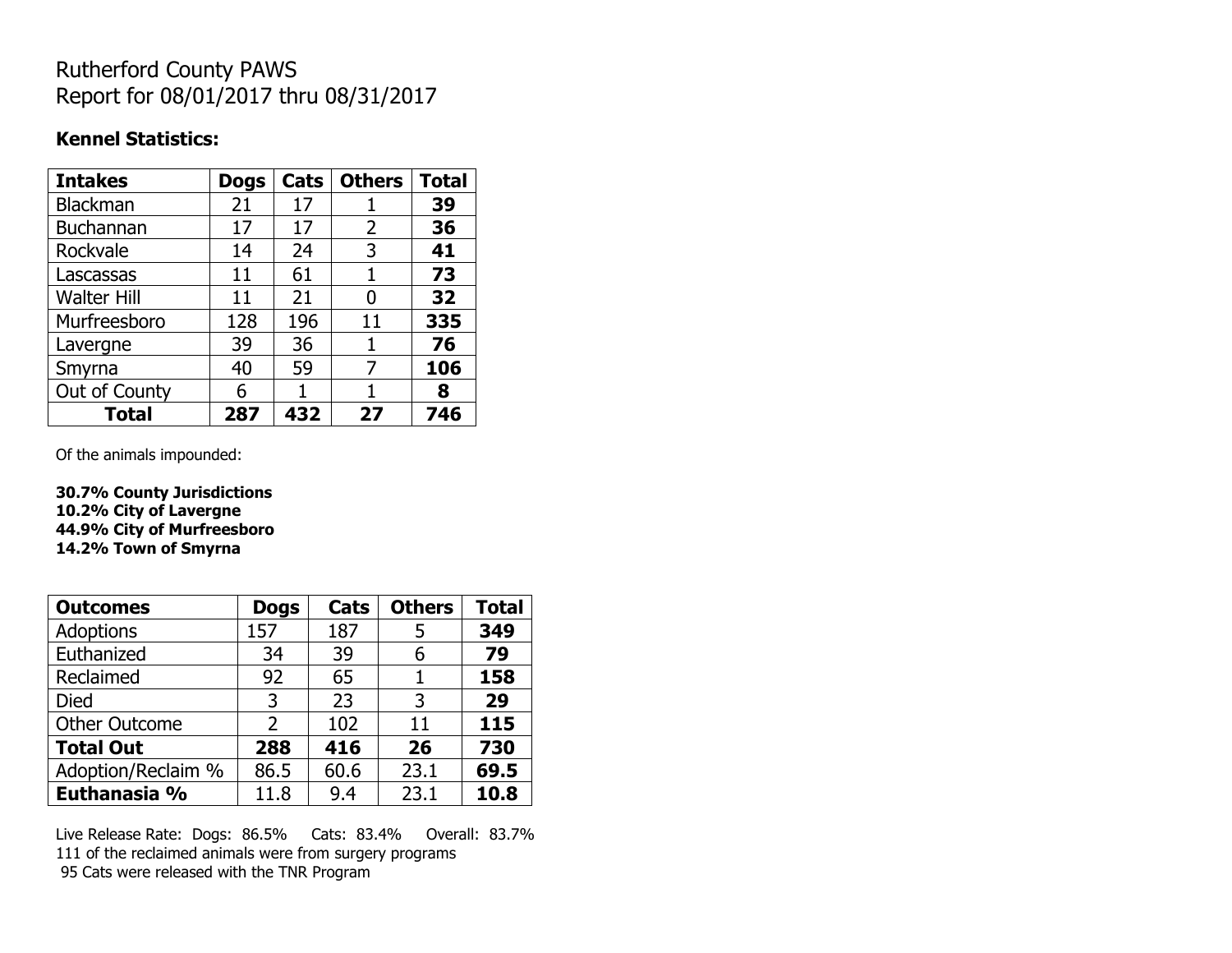Animals left in shelter on 08/31/2017: 179

2212 People visited the shelter looking for a lost /new pet.

2126 Logged calls/voice mails for the month.

## **Activity Report by Jurisdiction:**

| Zones           | <b>Calls Received</b> | Calls Completed |
|-----------------|-----------------------|-----------------|
| <b>Blackman</b> | 291                   | 294             |
| Buchannan       | 149                   | 150             |
| Lavergne        | 283                   | 288             |
| Lascassas       | 140                   | 142             |
| Murfreesboro    | 636                   | 641             |
| Rockvale        | 125                   | 125             |
| Smyrna          | 188                   | 190             |
| Walter Hill     | 79                    | 80              |
| Out of Area     | 16                    | 16              |
| <b>Total</b>    | 1907                  | 1926            |

% County Jurisdictions

% City of Lavergne

% City of Murfreesboro

% Town of Smyrna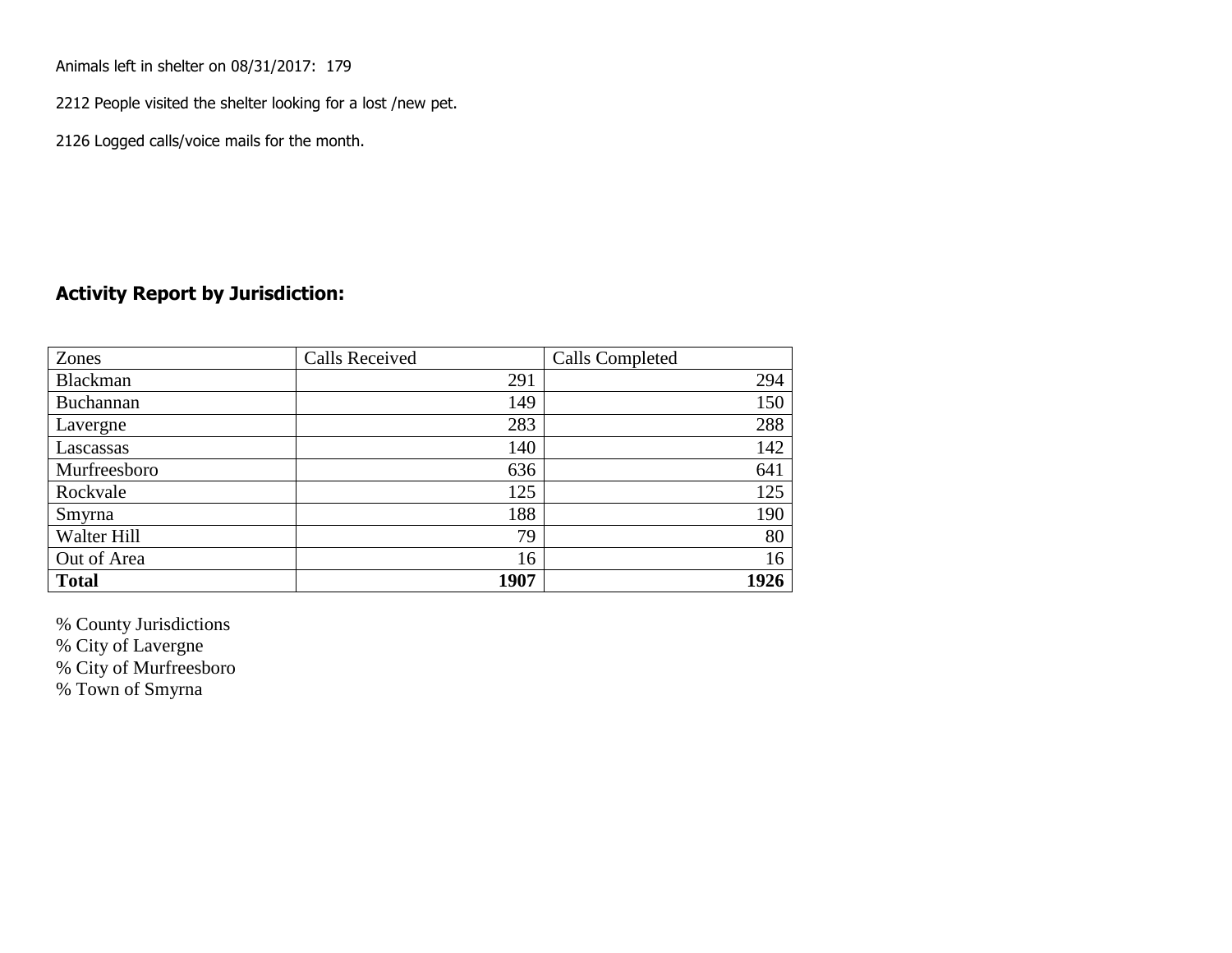# **Mileage:**

| <b>Officer</b> | <b>Miles</b> |
|----------------|--------------|
| 422            | 2368         |
| 423            | 2102         |
| 425            | 1204         |
| 426            | 1922         |
| 427            | 1531         |
| 428            | 749          |
| 429            | 57           |
| 430            | 1292         |
| 432            | 409          |
| 437            | 1297         |
|                |              |
|                |              |
|                |              |
|                |              |
|                |              |
|                |              |
|                |              |
| <b>Total</b>   | 12930        |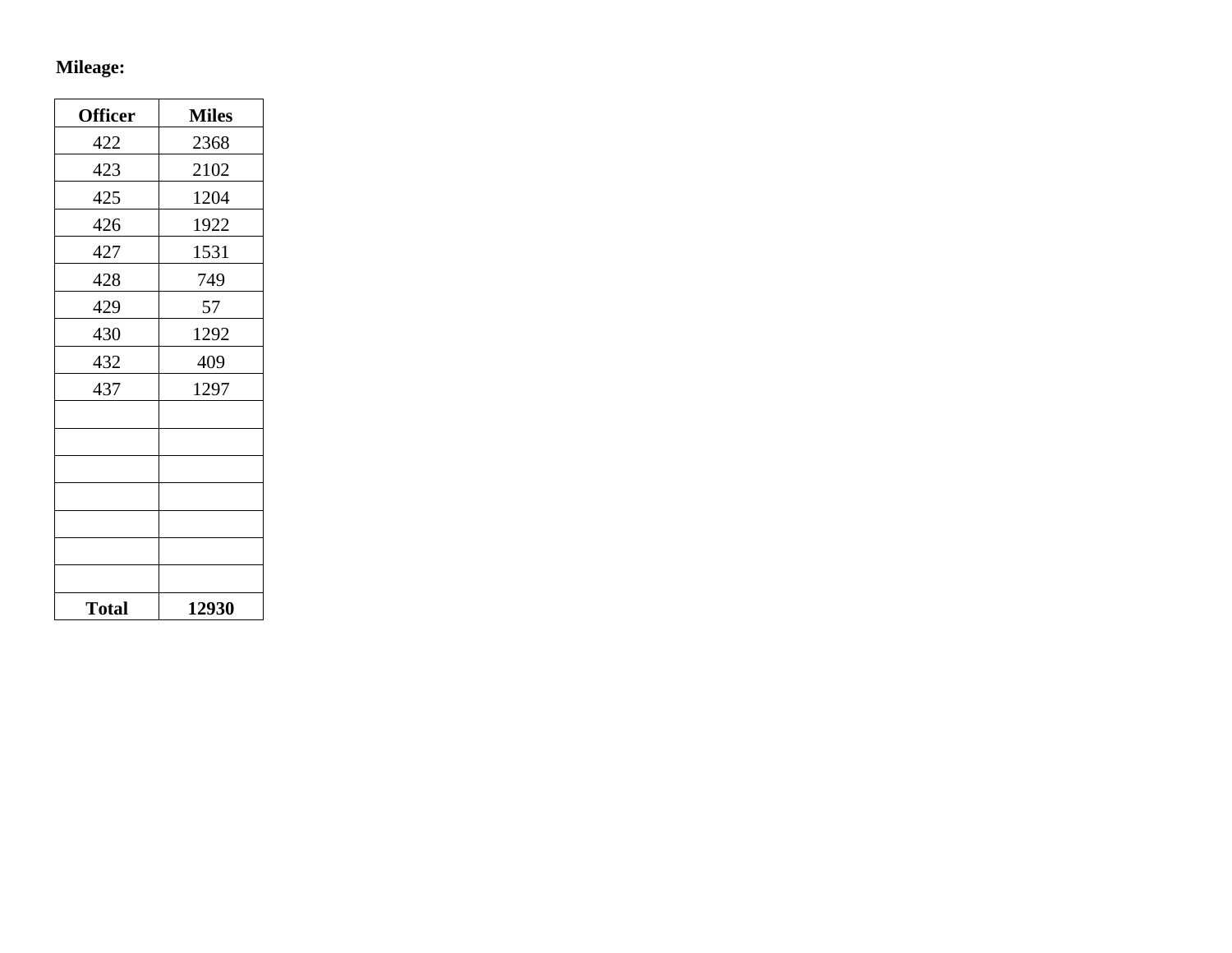## Fiscal Year-to-Date Report 07/01/2017 thru 08/31/2017

#### **Kennel Statistics:**

| <b>Intakes</b>     | <b>Dogs</b> | Cats | <b>Others</b> | <b>Total</b> |
|--------------------|-------------|------|---------------|--------------|
| <b>Blackman</b>    | 40          | 26   | 2             | 68           |
| Buchannan          | 36          | 43   | 3             | 82           |
| Rockvale           | 33          | 68   | 4             | 105          |
| Lascassas          | 18          | 93   | 4             | 115          |
| <b>Walter Hill</b> | 17          | 41   | O             | 58           |
| Murfreesboro       | 247         | 383  | 31            | 661          |
| Lavergne           | 66          | 77   | 1             | 144          |
| Smyrna             | 75          | 123  | 15            | 213          |
| Out of County      | g           | 17   | 1             | 27           |
| <b>Total</b>       | 541         | 871  | 61            | 1473         |

Of the animals impounded since July 01: **30.8% County Jurisdictions 9.8% City of Lavergne 44.9% City of Murfreesboro 14.5% Town of Smyrna**

| <b>Outcomes</b>      | <b>Dogs</b> | Cats | <b>Others</b> | <b>Total</b> |
|----------------------|-------------|------|---------------|--------------|
| <b>Adoptions</b>     | 290         | 390  | 13            | 693          |
| Euthanized           | 62          | 75   | 10            | 147          |
| Reclaimed            | 192         | 135  | 1             | 328          |
| <b>Died</b>          | 5           | 47   | 5             | 57           |
| <b>Other Outcome</b> | 6           | 192  | 35            | 233          |
| <b>Total Out</b>     | 555         | 839  | 64            | 1458         |
| Adoption/Reclaim %   | 86.9        | 50.7 | 21.9          | 70.0         |
| Euthanasia %         | 11.2        | 8.9  | 15.6          | 10.1         |

Live Release Rate: 83.6%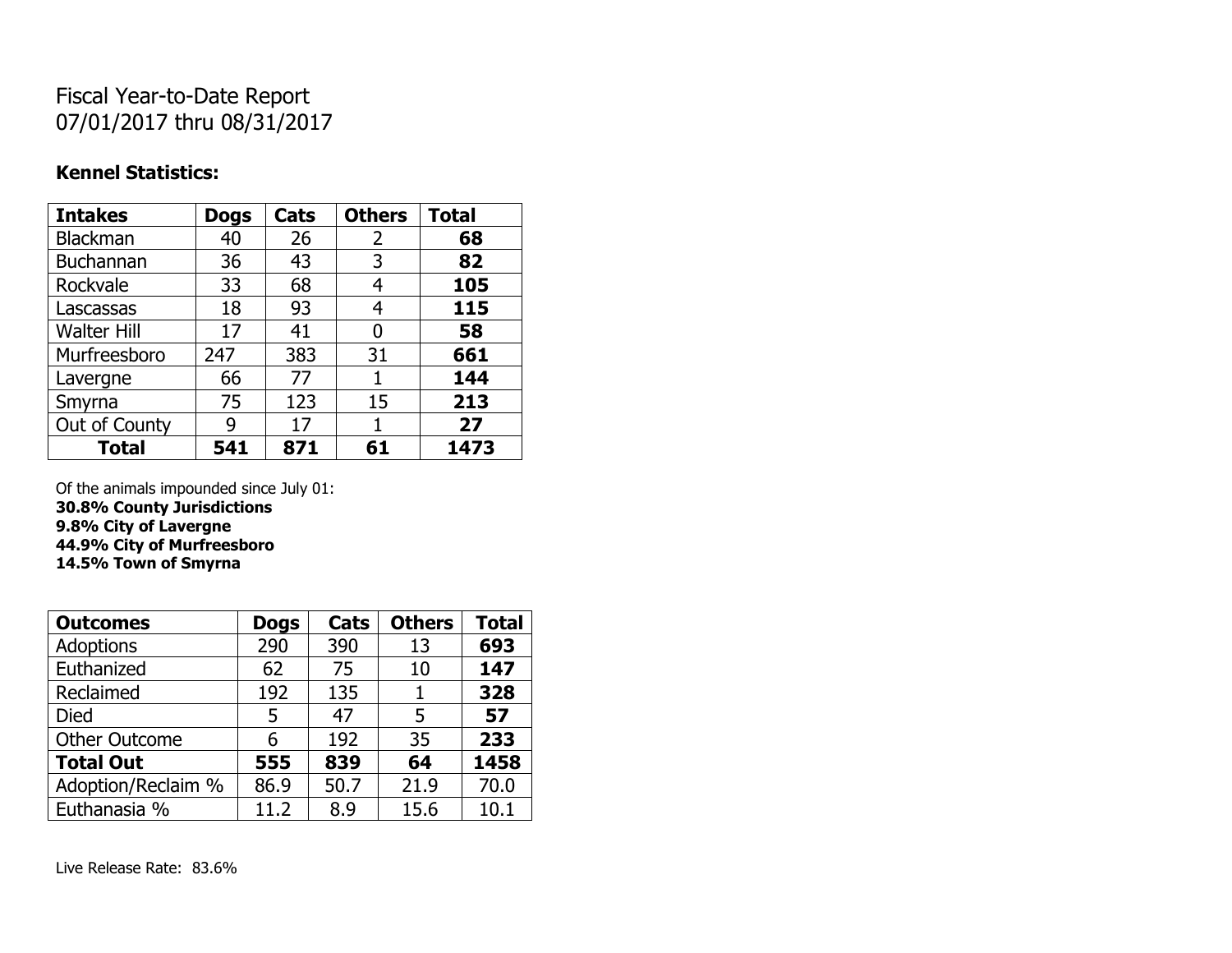4231 People have visited the shelter since July 01, 2017 looking for a lost /new pet.

4573 Logged calls/voice mails since July 01, 2017.

## **Activity Report by Jurisdiction:**

| Zones           | <b>Calls Received</b> | <b>Calls Completed</b> |
|-----------------|-----------------------|------------------------|
| <b>Blackman</b> | 548                   | 551                    |
| Buchannan       | 315                   | 317                    |
| Lavergne        | 557                   | 559                    |
| Lascassas       | 243                   | 245                    |
| Murfreesboro    | 1373                  | 1377                   |
| Rockvale        | 285                   | 285                    |
| Smyrna          | 458                   | 457                    |
| Walter Hill     | 183                   | 183                    |
| Out of Area     | 49                    | 49                     |
| <b>Total</b>    | 4011                  | 4023                   |

40.5% County Jurisdictions 13.9% City of Lavergne 34.2% City of Murfreesboro 11.4% Town of Smyrna